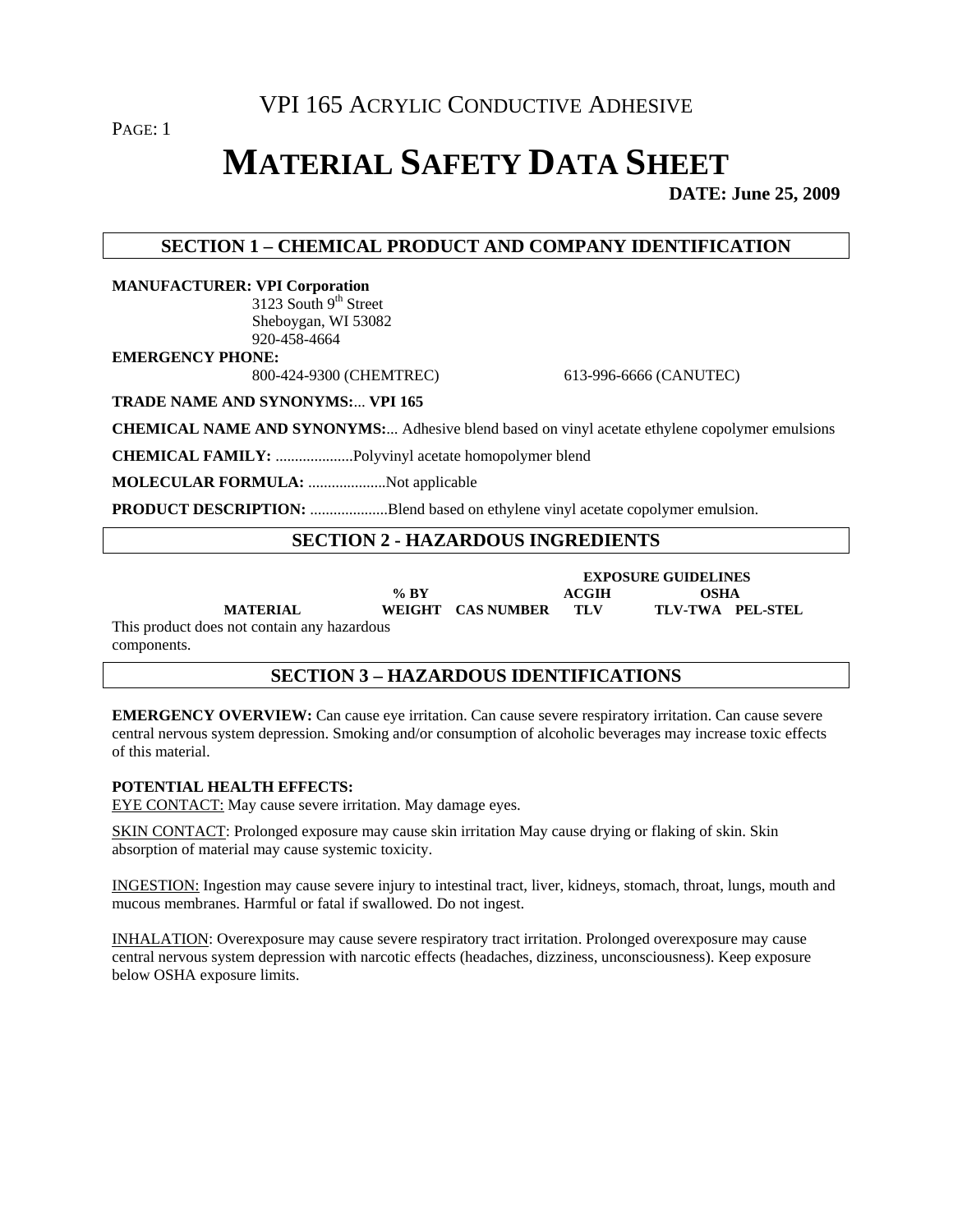## **SECTION 4 - FIRST AID MEASURES**

**EYES:** Immediately flush eyes with plenty of water for at least 15 minutes. Get medical attention.

**SKIN:** Wash with soap and water. Get medical attention if irritation develops or persists. Immediately remove contaminated clothing.

**INGESTION:** If swallowed, seek medical attention immediately. Do not induce vomiting. Can enter lungs and cause damage.

**INHALATION:** Remove to fresh air. Restore breathing if necessary. Get medical attention. This material can cause lung damage.

DO NOT LEAVE VICTIM UNATTENDED.

#### **SECTION 5 - FIRE FIGHTING MEASURES AND FIRE HAZARDS**

**OSHA FLAMMABILITY CLASS:**....... IIIB

**FLASHPOINT:** ....................................Not applicable

**LOWER EXPLOSIVE LIMIT:** ...........Not available

**UPPER EXPLOSIVE LIMIT:** .............Not available

**GENERAL HAZARD:** Toxic gases will form upon combustion. Closed containers may explode when exposed to extreme heat. Vapours are heavier than air and may travel a considerable distance.

**FIRE FIGHTING EQUIPMENT:** Respiratory and eye protection required for firefighting personnel. Full protective equipment and a self-contained breathing apparatus (SCBA) should be used in all indoor fires and any large outdoor fires.

**HAZARDOUS COMBUSTION PRODUCTS:** Carbon monoxide, carbon dioxide, smoke and fumes, hydrocarbon fragments.

## **SECTION 6 – ACCIDENTAL RELEASE MEASURES (SPILLS OR LEAKS)**

**GENERAL INSTRUCTIONS:** Keep all sources of ignition and hot metal surfaces away from spill. Isolate the danger area and keep out unauthorized personnel. Stop spill if it can be done with minimal risk. Wear appropriate protective equipment including respiratory protection as conditions warrant (see section 8). Prevent additional discharge of material. Notify the appropriate authorities immediately. Contain spilled liquid with sand, earth or other non-combustible inert absorbent material. Prevent run-off from entering storm sewers, ditches or waterways. Transfer absorbed waste material into properly identified drums. Treat waste material with same precautions as the adhesive.

Do not use solvent or flammable liquid to help clean up an accidental release.

Release to the environment may be reportable under environmental regulations.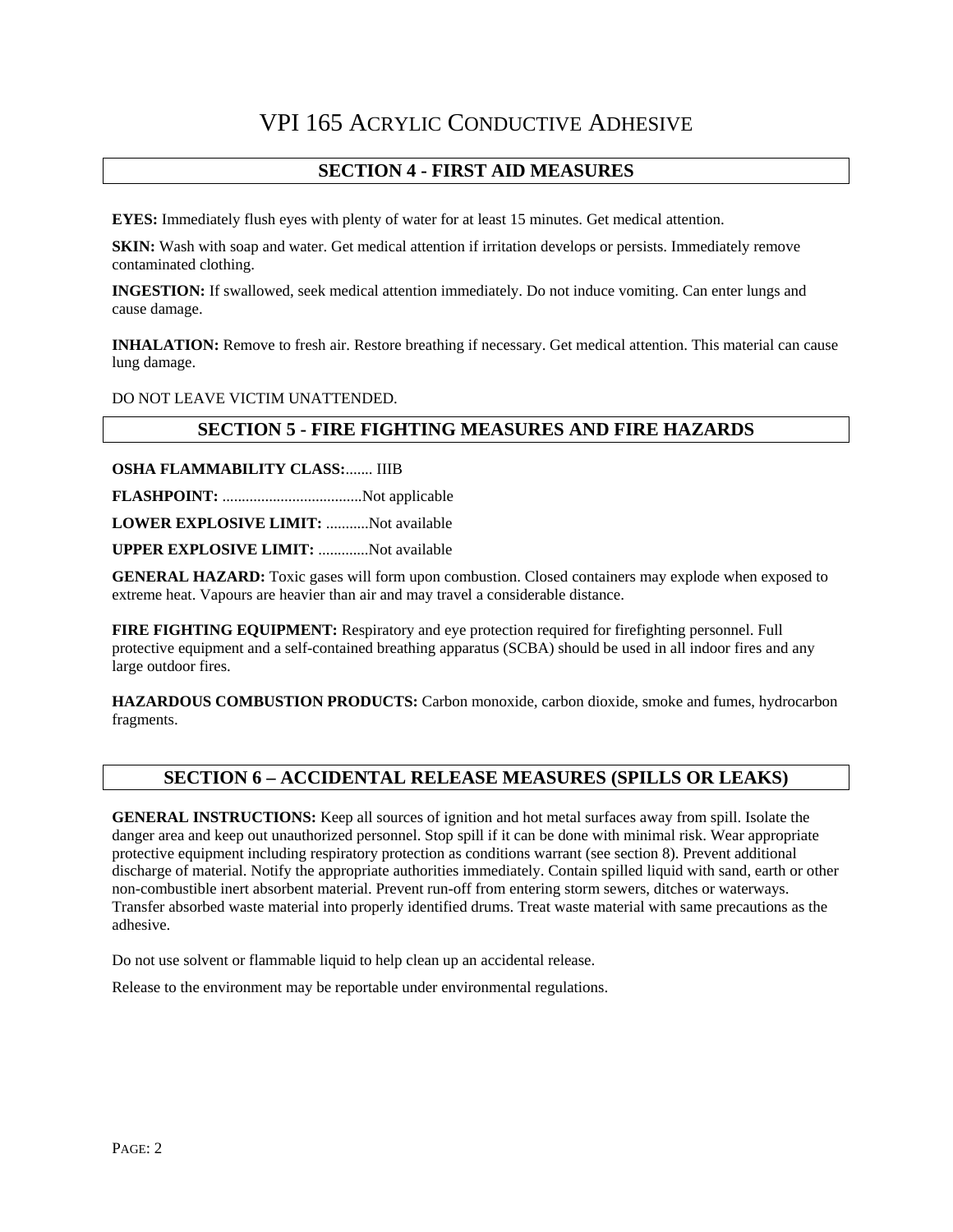#### **SECTION 7 – HANDLING AND STORAGE**

**HANDLING:** Open container slowly to relieve any pressure. Do not enter confined spaces such as tanks without following proper entry procedures as described in OSHA regulations at 29 CFR 1910.146. Do not breathe vapours. The use of respiratory protection is recommended when airborne concentrations of vapour exceed exposure guidelines. Wash thoroughly after handling. Do not wear contaminated clothing or shoes. Wear appropriate protective gloves and clothing to prevent prolonged or repeated skin contact. Avoid contact with eyes.

**STORAGE:** Keep containers tightly closed. Use and store this material in a cool, dry, well-ventilated area away from heat, direct sunlight, hot metal surfaces, and all sources of ignition. Post area "No Smoking or Open Flames". Store only in approved containers. Protect containers against physical damage. Indoor storage should meet OSHA standards and appropriate fire codes.

**EMPTY CONTAINERS:** May contain liquid and vapour residue and may be dangerous. Do not pressurize, cut weld, braze, solder, drill, grind, or expose such containers to heat, flame, sparks, or other sources of ignition. They may explode and cause injury and death. "Empty" drums should be completely drained, properly bunged, and promptly shipped to the supplier or a drum reconditioner. All containers should be disposed of in accordance with governmental regulations. Wash with soap and water before eating, drinking, smoking or using toilet facilities. Consult NFPA and OSHA codes.

## **SECTION 8 – EXPOSURE CONTROLS AND PERSONAL PROTECTION**

**RESPIRATORY PROTECTION:** A NIOSH/MSHA approved air purifying respirator with an organic vapour cartridge may be used under conditions where airborne concentrations are expected to exceed exposure guidelines. Protection provided by air purifying respirators is limited. Refer to respirator manufacturer's selection guide for appropriate respirator for conditions encountered. If in doubt, seek the advice of an industrial hygienist or safety professional for appropriate air purifying respiratory equipment.

Use positive pressure air supplied respirator if there is potential for an uncontrolled release, exposure levels are not known, or in any other circumstances where air purifying respirators may not provide adequate protection. When respiratory protection is used, a respiratory protection program meeting OSHA regulations at 29 CFR 1910.134 must be followed.

**SKIN PROTECTION:** The use of gloves impermeable to the specific material handled is advised to prevent prolonged or repeated skin contact. Where splashing is likely to occur, aprons impermeable to the specific material may be worn. Refer to the glove and protective clothing manufacturer's selection guide for appropriate material.

**EYE PROTECTION:** Approved chemical splash goggles should be worn to safeguard against potential eye contact, irritation or injury. Where splashing is likely to occur, hard hats and face shields may be used to provide additional protection. Eye wash facilities should be available in the work area.

**ENGINEERING CONTROLS:** Provide sufficient mechanical ventilation to maintain exposure below TLV(s). The use of local exhaust ventilation is recommended. Provide mechanical ventilation of confined spaces. If current ventilation practices are not adequate to maintain airborne concentrations below the established exposure guidelines, additional ventilation or exhaust systems may be required.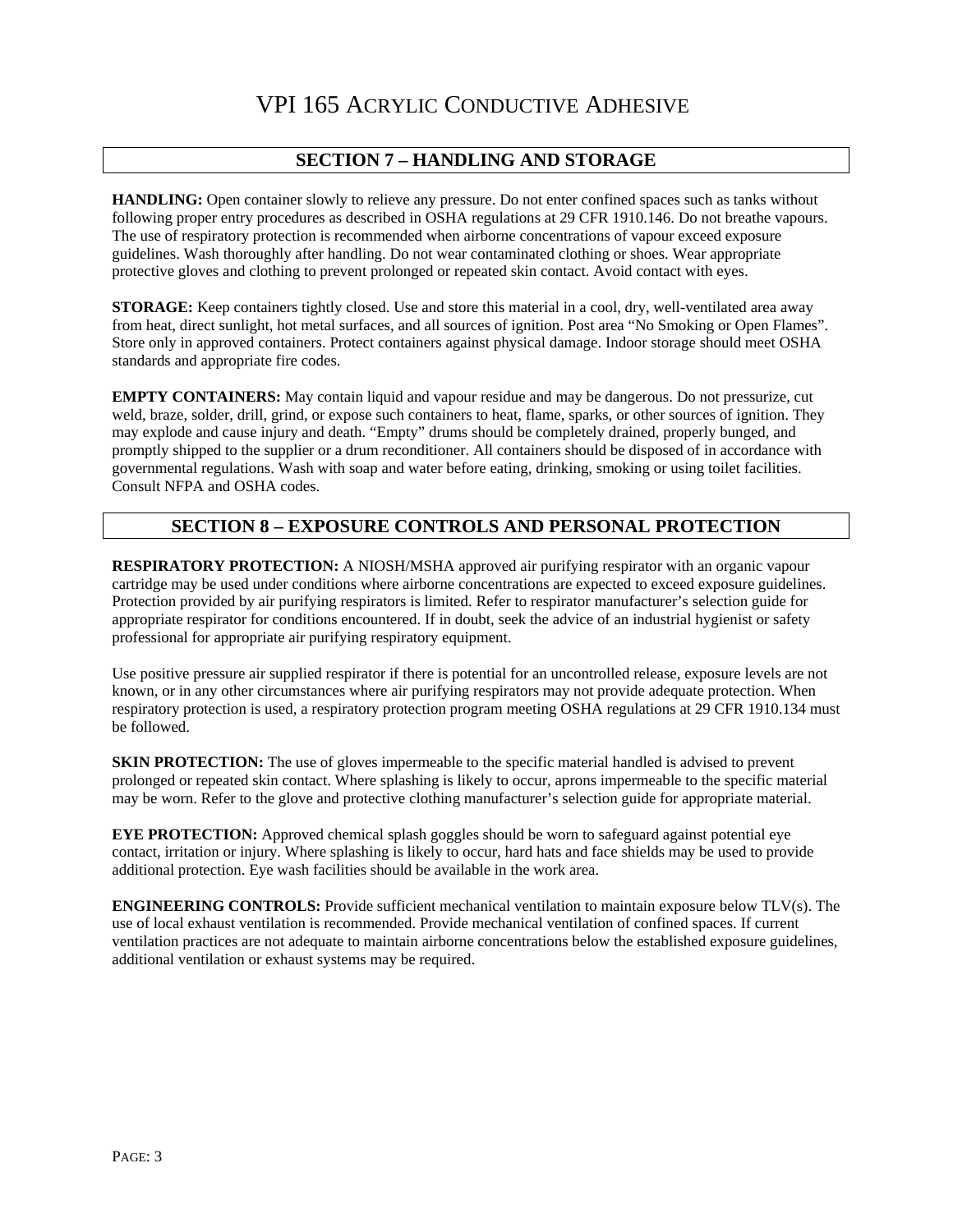#### **SECTION 9 – PHYSICAL AND CHEMICAL PROPERTIES**

| VAPOUR PRESSURE (MM OF MERCURY):  Same as water            |  |  |
|------------------------------------------------------------|--|--|
|                                                            |  |  |
| <b>EVAPORATION RATE (BUTYL ACETATE = 1):</b> Same as water |  |  |
| <b>EVAPORATION RATE (ETHYL ETHER = 1):</b> Same as water   |  |  |

#### **SECTION 10 – STABILITY AND REACTIVITY**

**CHEMICAL STABILITY:** Keep away from flames and spark producing equipment. Not dangerously unstable.

**INCOMPATIBLE MATERIALS:** Strong oxidizing agents, strong reducing agents, acids, bases, or unstable chemicals, chloroform, nitric compounds, peroxides, sulfur dichloride, strong alkalis.

**HAZARDOUS DECOMPOSITION PRODUCTS:** Hazardous decomposition is unlikely to occur, but under fire or extreme heat conditions, carbon monoxide, carbon dioxide, smoke and fumes, and hydrocarbon fragments can be released.

**HAZARDOUS POLYMERIZATION:** Will not occur.

## **SECTION 11 – TOXICOLOGICAL INFORMATION**

hazardous components.

This product does not contain any Not available Not available Not available

**MATERIAL: SKIN (Dermal LD50): INGESTION (Oral LD50):** 

**CHRONIC:** Liver and kidney damage FROM OVEREXPOSURE. May cause central nervous system depression.

#### **CHRONIC / CARCINOGENICITY (CANCER CAUSING):**

IARC: .......Not suspected as a human carcinogen.

OSHA: .....Not suspected as a human carcinogen.

NTP: ........Not suspected as a human carcinogen.

OTHER: ..This product contains the following chemicals known to the state of California (Proposition 65) to cause cancer or reproductive toxicity: Trace amounts of acetaldehyde (75-07-0) and ethylene oxide (75-21-8).

**OTHER:** None known.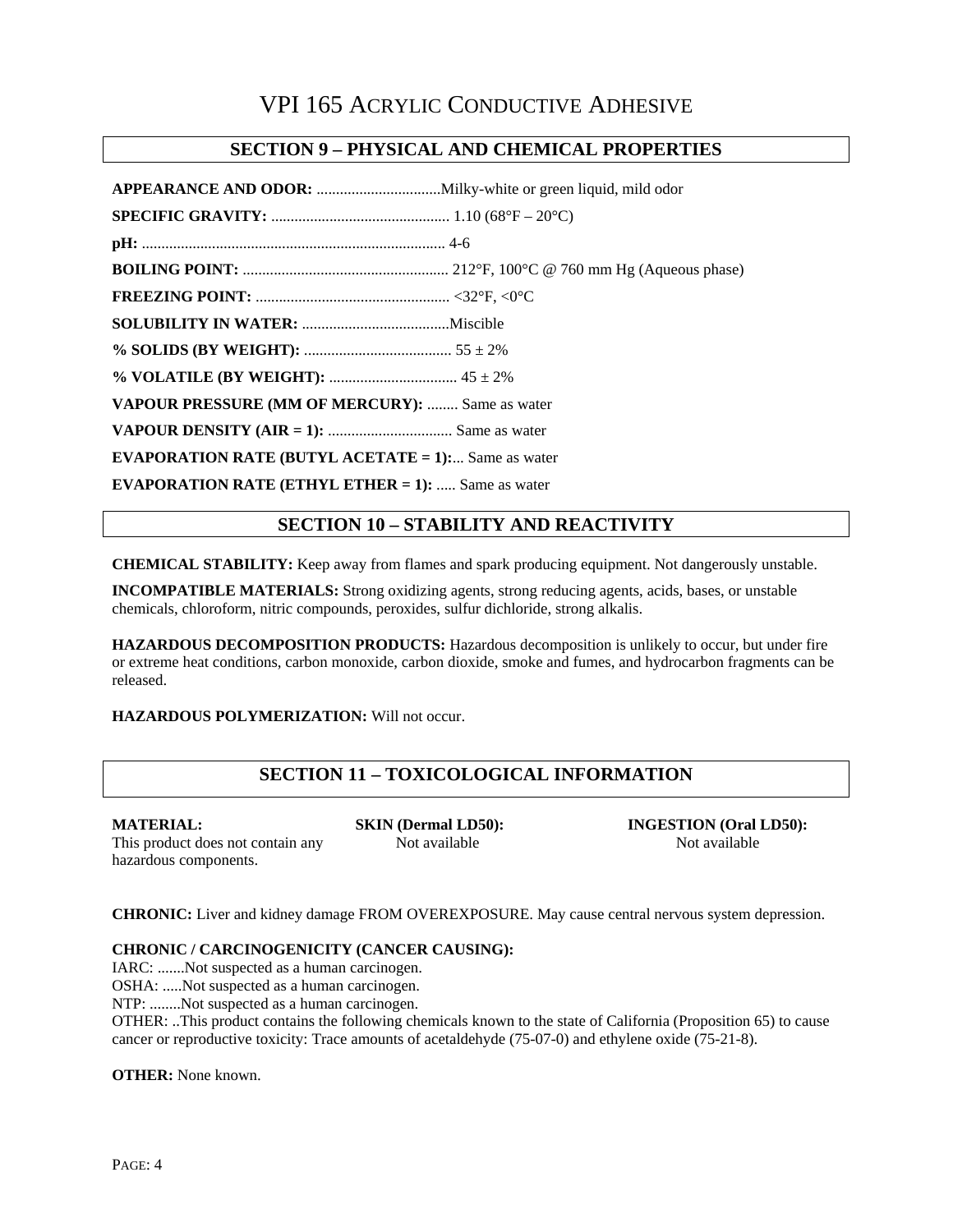#### **SECTION 12 – ECOLOGICAL INFORMATION**

No data available.

#### **SECTION 13 – DISPOSAL CONSIDERATIONS**

Incinerate at an EPA approved facility or dispose of in accordance with all federal, state/provincial and local regulations.

VPI 165 is a hazardous waste if discarded (CFR., Vol 40, part 261, pgs. 51-114).

See Section 2, Page 1 of this MSDS for hazardous ingredients.

#### **PROPER WASTE DISPOSAL IS THE RESPONSIBILITY OF THE OWNER OF THE WASTE!**

Call VPI Corporation if additional information is necessary.

## **SECTION 14 – TRANSPORTATION INFORMATION**

#### **D.O.T. / T.D.G.:**  NOT REGULATED

All packaged material must be labeled in accordance with DOT and OSHA standards.

## **SECTION 15 – REGULATORY INFORMATION**

**OSHA:** Hazardous material by definition of hazard communication standard (29CFR 1910.1200).

**SECTION 313:** This product contains the following substances subject to the reporting requirements of Section 313 of TITLE III of Superfund Amendments and Reauthorization Act of 1986 and CFR Part 372: None known.

**V.O.C.:** 0 Lbs/Gal. (SCAQMD Rule 1168)  $0$  G/L

**VHAP:** 0 lb/lb solids

**HAZARD INDEX:** 0: Minimal Hazard 2: Moderate Hazard 4: Severe Hazard 1: Slight Hazard 3: Serious Hazard

#### **HMIS RATINGS:**

HEALTH: ...............................1 FLAMMABILITY: .................0 REACTIVITY: .......................0 PERSONAL PROTECTION: ..Depends on application and ventilation. TSCA: ....................................Components of this product are listed on the TSCA inventory.

#### **WHMIS INFORMATION:**

NOT CONTROLLED